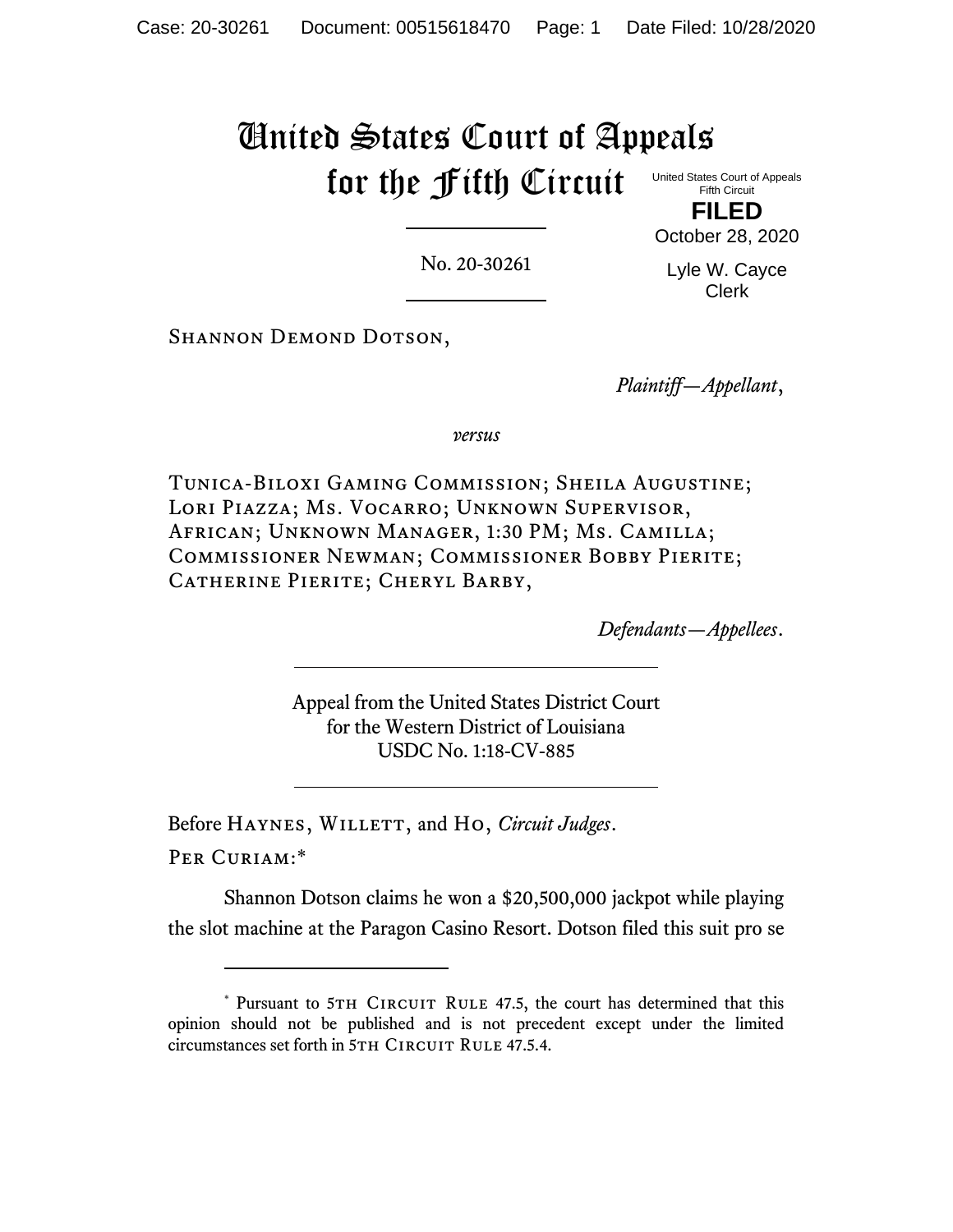against multiple defendants, including the Tunica-Biloxi Gaming Commission, Lori Piazza, and Ms. Vocarro, alleging that they stole his jackpot winnings by fabricating a slot machine error code. The district court dismissed with prejudice Dotson's claims against the Gaming Commission, Piazza, and Vocarro. Dotson appealed, and, for the reasons discussed below, we affirm.

I

The Tunica-Biloxi Tribe of Louisiana is a federally recognized Indian tribe. *See* Indian Entities Recognized and Eligible to Receive Services from the United States Bureau of Indian Affairs, 81 Fed. Reg. 26,826–02, 26,830 (May 4, 2016). The Tribe established the Tunica-Biloxi Gaming Commission under tribal law and in accordance with the Indian Gaming Regulatory Act (IGRA). *See* 25 U.S.C. §§ 2701 *et seq*. The Gaming Commission regulates gaming activities within the jurisdiction of the Tribe, including those at the Tribe-owned Paragon Casino Resort*. See* Tribal-State Compact for the Conduct of Class III Gaming Between the Tunica-Biloxi Indian Tribe of Louisiana and the State of Louisiana, § 8(A); *see also* 66 Fed. Reg. 51,453–03, 51,453 (Oct. 9, 2001). In the Tribal-State Compact between the Tribe and the State of Louisiana, the Tribe expressly reserved its tribal sovereign immunity with respect to patrons' disputes arising from the Paragon Casino's refusal to award or pay alleged winnings. *See* Tribal-State Compact at § 14(A).

\* \* \*

Shannon Dotson was a patron at the Paragon Casino Resort. He alleges that his slot machine stopped and displayed "20 5," which he claims entitled him to a \$20,500,000 jackpot. Dotson says that he pressed the machine's service button to claim his winnings; he further asserts that Lori Piazza, a Paragon Casino employee, arrived at his slot machine, told him that he had not won, cashed him out, and then took his ticket. Dotson then avers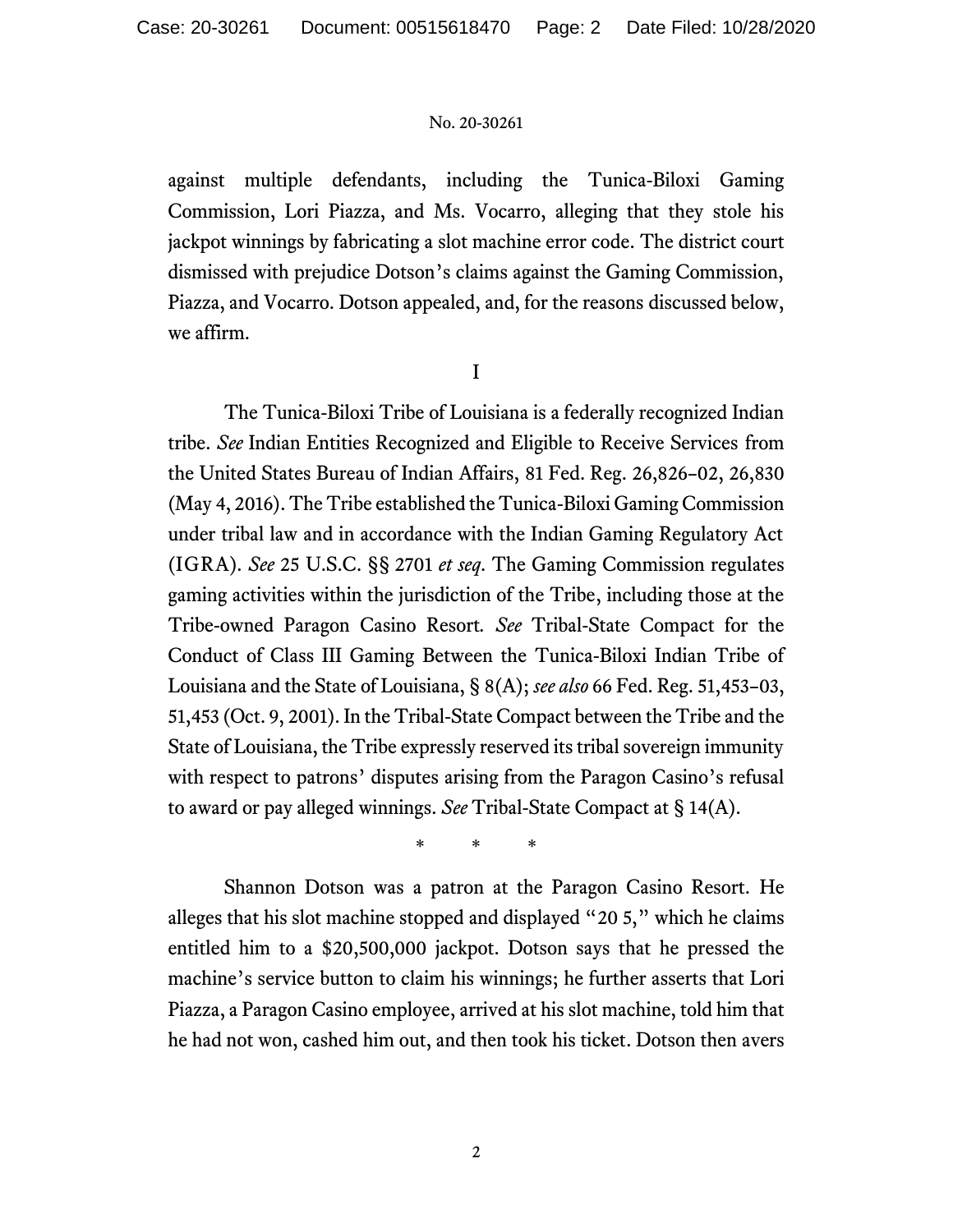that he asked to speak with a manager; Ms. Vocarro and Bobby Pierite, two of Piazza's supervisors, arrived. Dotson claims that Vocarro and Pierite, as well as other casino employees, said they could not find a "20 5" code in the slot machine manual and, when they ran a code scan, no code with "20 5" showed up. Dotson appeared before the Tunica-Biloxi Gaming Board to present his case, and the Board ruled against him.

Dotson then brought this suit pro se under 42 U.S.C. § 1983, § 706 of the Civil Rights Act of 1964, 18 U.S.C. § 1964 (civil RICO), *Bivens*, the Federal Tort Claims Act, and the "eggshell skull rule." Dotson alleges that the Gaming Commission, Piazza, Vocarro, and other defendants violated gaming regulations and laws, fabricated evidence, falsified documents, defamed him, lied under oath, and falsified error codes in the slot machine.**<sup>1</sup>**

The Gaming Commission filed a motion to dismiss under Rule 12(b)(1), asserting tribal sovereign immunity, or, in the alternative, a motion for a more definite statement. Piazza and Vocarro filed a motion to dismiss for failure to effect service under Federal Rules of Civil Procedure 4(m), 12(b)(5), and 41(b), as well as under Local Rule 41.3. The magistrate judge issued a report and recommendation, finding that the Gaming Commission was an agency and arm of the Tribe and thus entitled to sovereign immunity. The magistrate judge also found that Dotson had not served Piazza and Vocarro and had not shown good cause for his failure to serve them under Rule 4(m). Thus, the magistrate judge recommended that the claim against

<sup>&</sup>lt;sup>1</sup> In addition to naming the Gaming Commission, Piazza, and Vocarro as defendants, Dotson also sued an unnamed supervisor, Sheila Augustine, Ms. Camilla, Bobby Pierite, Catherine Pierite, Cheryl Barbry, and Aubery Newman. The magistrate judge recommended dismissing Dotson's action against these defendants for lack of service, but the district court did not specifically mention these defendants in its dismissal. However, on appeal, Dotson does not claim to have effected service on any of these defendants.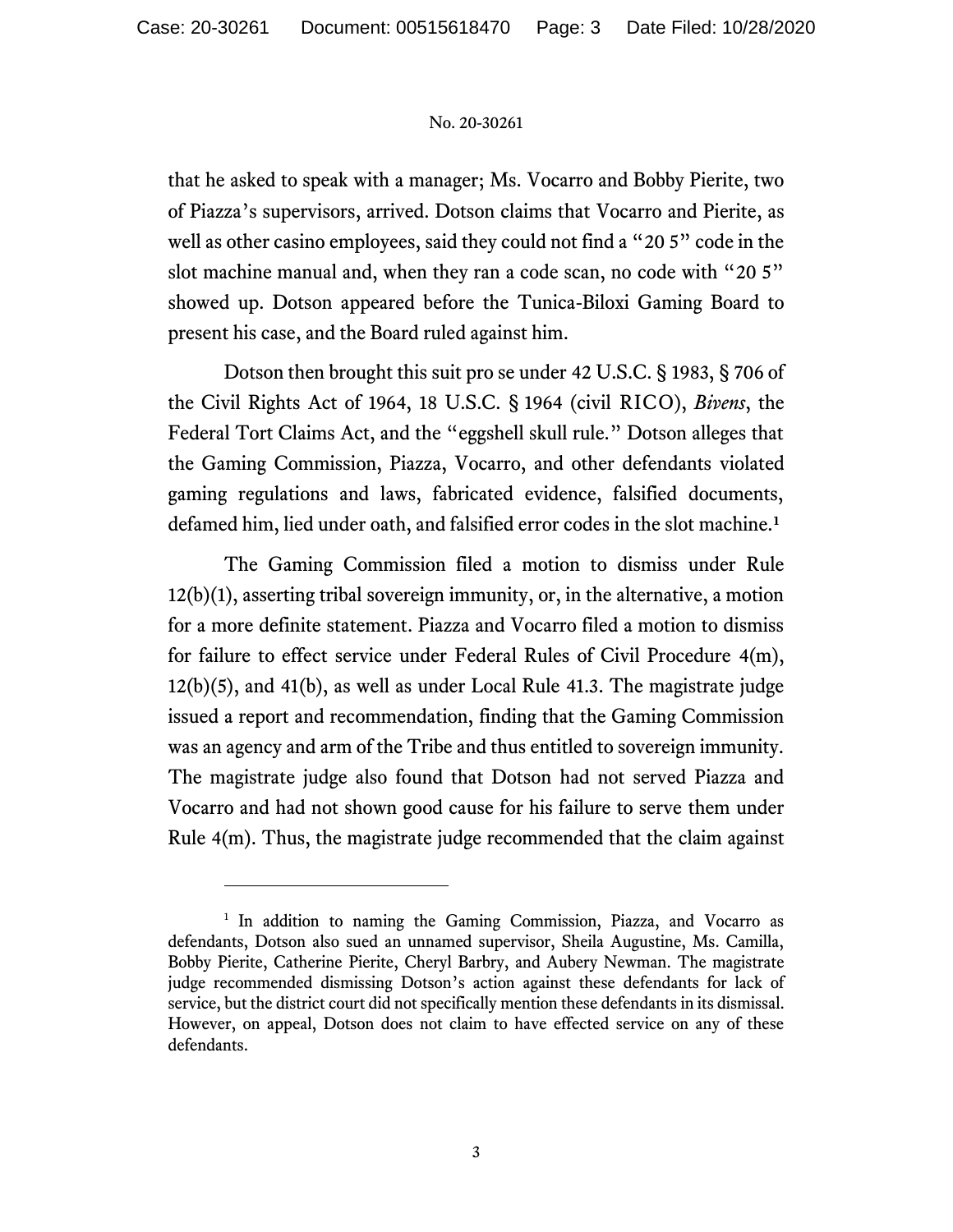the Gaming Commission be dismissed with prejudice and the claim against Piazza and Vocarro be dismissed without prejudice. The district court adopted the magistrate judge's R&R and dismissed with prejudice Dotson's claims against the Gaming Commission, Piazza, and Vocarro.<sup>2</sup> Dotson appealed.

## II

We review a district court's dismissal for lack of subject-matter jurisdiction de novo. *Ramming v. United States*, 281 F.3d 158, 161 (5th Cir. 2001). We review a district court's dismissal for failure to timely effect service for abuse of discretion. *Thrasher v. City of Amarillo*, 709 F.3d 509, 511 (5th Cir. 2013).

# III

Dotson raises two issues on appeal. First, he claims that the district court erred in granting the Gaming Commission's motion to dismiss based on tribal sovereign immunity. Second, he argues that the district court erred in granting Piazza and Vocarro's motion to dismiss under Rules 4(m), 12(b)(5), and 41(b) and Local Rule 41.3. We address each in turn.

# A

Tribes possess "common-law immunity from suit," subject only to Congress's plenary control. *Michigan v. Bay Mills Indian Cmty.*, 572 U.S. 782, 788 (2014) (quoting *Santa Clara Pueblo v. Martinez*, 436 U.S. 49, 58 (1978)). This doctrine of tribal sovereign immunity is "settled law." *Id.* at 789 (quoting *Kiowa Tribe of Okla. v. Mfg. Techs., Inc.*, 523 U.S. 751, 756 (1998)).

<sup>&</sup>lt;sup>2</sup> The district court also denied as moot: The Gaming Commission's alternative motion for a more definite statement; Dotson's motion for issuance of subpoena duces tecum; and the Commission's motion to quash.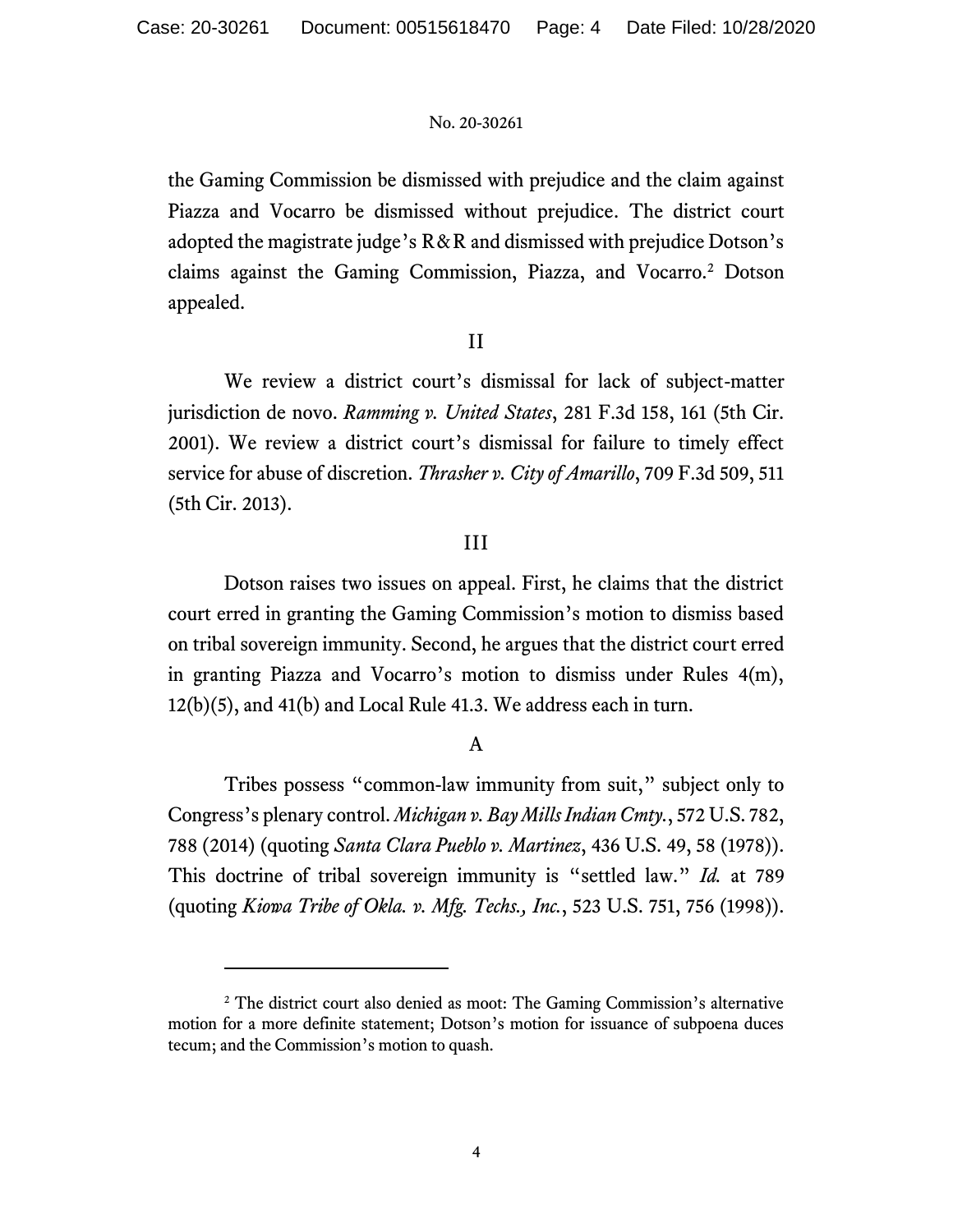Accordingly, absent congressional authorization or waiver, a court must dismiss a suit against a tribe for lack of subject-matter jurisdiction. *Id.*  Moreover, tribal sovereign immunity shields not only the tribe itself but also "an arm or instrumentality" of the tribe. *Lewis v. Clarke*, 137 S. Ct. 1285, 1290 (2017) (citation omitted).

Applying these principles to this case, the Tunica-Biloxi Tribe is immune from suit, and the Tribe's immunity extends to the Gaming Commission, an arm of the Tribe. Plus, Congress has not authorized suit, and the Tribe has expressly reserved its immunity from suit in contestedwinnings disputes brought by patrons. Thus, the Gaming Commission is shielded from suit, and the district court did not err in dismissing the claims against the Gaming Commission for lack of subject-matter jurisdiction.

Dotson's arguments to the contrary fail. Although Dotson acknowledges that the Tribe is immune from suit, he argues that the Gaming Commission, as an agency of the Tribe, does not enjoy this same immunity. But this argument conflicts with the principle of sovereign immunity that "an arm or instrumentality of the State generally enjoys the same immunity as the sovereign itself." *Lewis*, 137 S. Ct. at 1290 (citation omitted). Dotson also argues that tribal sovereign immunity can be circumvented by seeking an injunction against a specific official: He claims his suit is not against the Tribe but rather against the "Paragon Casino employee that was violating Federal Gaming Regulation Laws." However, the question of the Tribe's—and, by extension, the Gaming Commission's—sovereign immunity is independent of the question of whether individual capacity suits may be brought against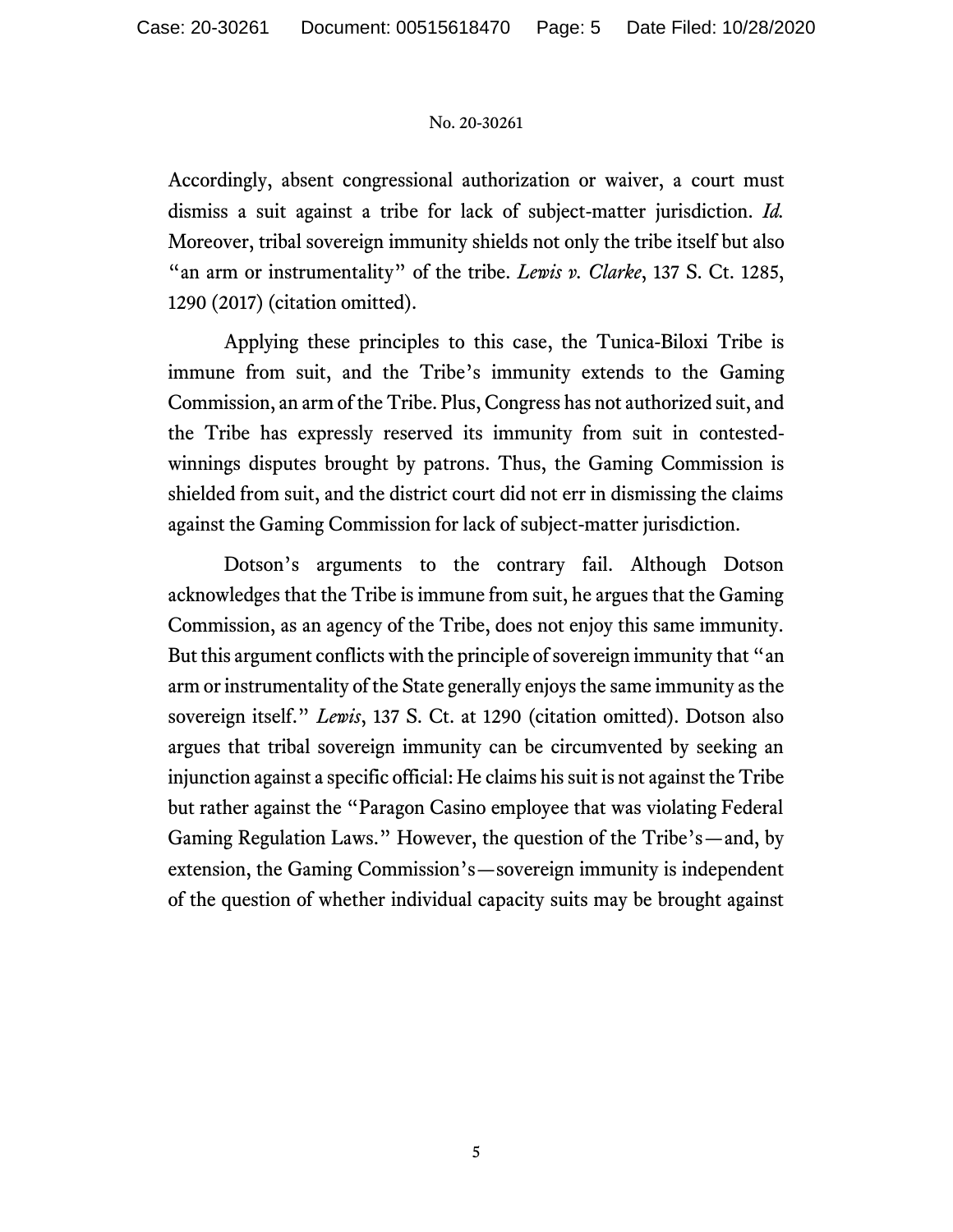tribal officials. Because only the former is at issue here and the Tribe and Gaming Commission enjoy sovereign immunity, Dotson's argument fails.<sup>3</sup>

## B

We next address Dotson's arguments regarding the dismissal of his claims against Piazza and Vocarro for failure to timely effect service of process. Rule 4(m) requires a court to dismiss an action without prejudice if the defendant is not served within 90 days after the complaint is filed. Fed. R. Civ. P. 4(m). However, "if the plaintiff shows good cause for the failure, the court must extend the time for service for an appropriate period." *Id.*And "[e]ven if the plaintiff lacks good cause, the court has discretion to extend the time for service." *Thrasher*, 709 F.3d at 511.

The plaintiff bears the burden of proving good cause for failure to effect timely service. *Id.* This proof requires "at least as much would be required to show excusable neglect, as to which simple inadvertence or mistake of counsel or ignorance of the rules usually does not suffice." *Id.*  (quoting *Winters v. Teledyne Movible Offshore, Inc.*, 776 F.2d 1304, 1306 (5th Cir. 1985)). Plus, the plaintiff must also show good faith and "some reasonable basis for noncompliance" with timely service. *Id.* (quoting *Winters*, 776 F.2d at 1306). If the district court exercises its discretion and dismisses an action *with prejudice*, "we must find a delay longer than just a few months; instead, the delay must be characterized by significant periods of total inactivity" to justify this "extreme sanction." *Id.* at 512–13 (cleaned up).

<sup>&</sup>lt;sup>3</sup> Dotson also argues that the district court erred in dismissing the claims against the Gaming Commission because he effected service on parties. However, this argument conflates the court's subject-matter jurisdiction with separate jurisdictional issues. Accordingly, this argument also fails.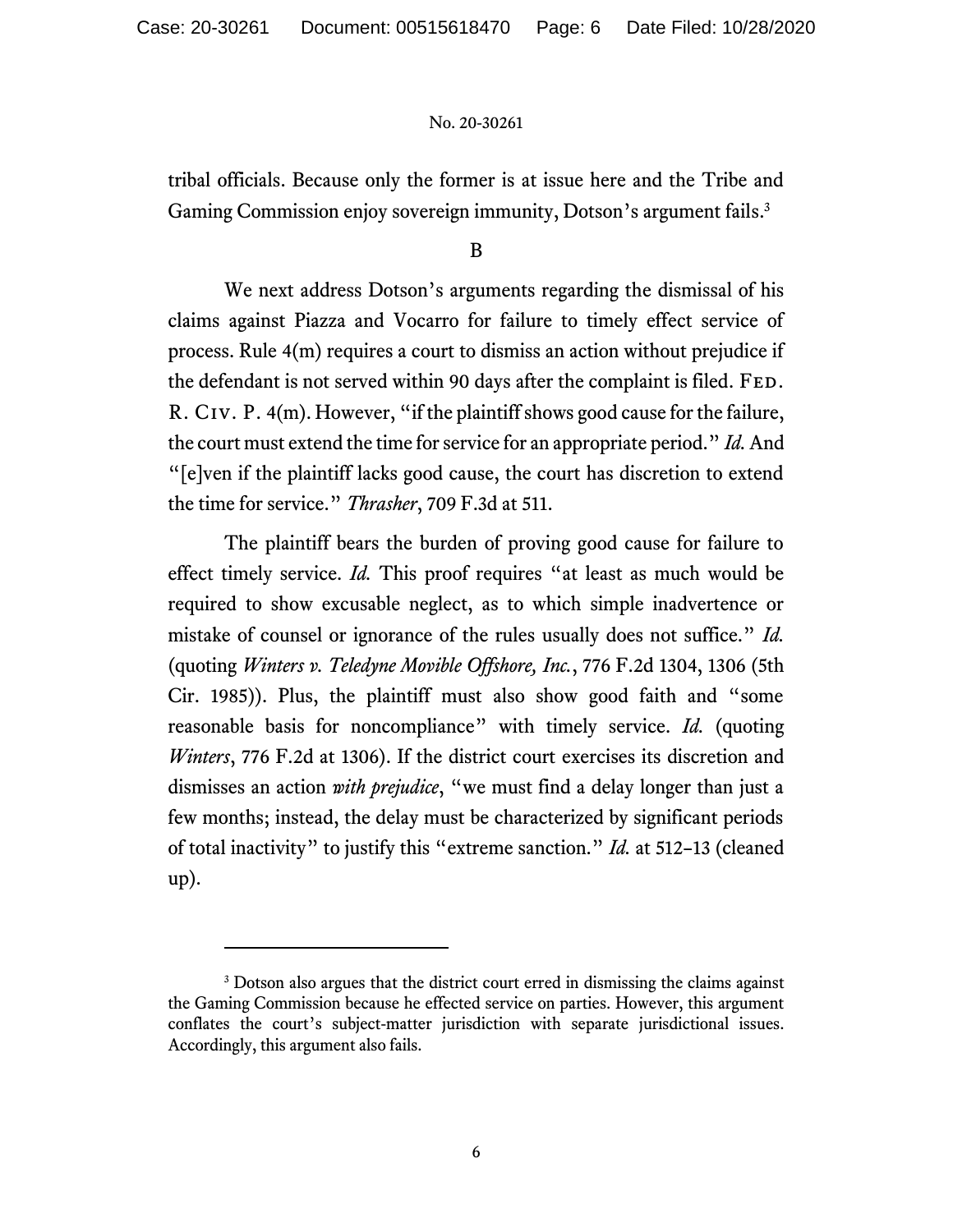The district court did not abuse its discretion in concluding that Dotson had failed to show good cause for his failure to effect timely service and in dismissing his action with prejudice. Approximately eight months passed between Dotson's filing of his complaint and the reissuance of summons to Piazza and Vocarro, which were returned unexecuted. During those eight months, Dotson made no effort to serve Piazza or Vocarro. Moreover, during that eight-month period, Dotson was granted an extension of time to effect service and two received two notices of the district court's intent to dismiss his case for failure to prosecute under Local Rule 41.3. After Dotson's suit was dismissed for failure to effect service and then reopened, the district court granted Dotson yet another extension of time to complete service by June 15, 2019. Dotson fails to show good cause for these delays. Both of his arguments that good cause exists—the alleged theft was a "traumatizing experience" and "Cindy or Christy Smith sabotage[d] the summons"—are insufficient proof to meet his burden. Moreover, the district court's decision to impose the extreme sanction of dismissal with prejudice was warranted here because there is a "clear record of delay" that was caused by Dotson himself. *See Thrasher*, 709 F.3d at 514 (considering a clear record of delay plus one of three aggravating factors as grounds for affirming dismissals with prejudice).

Dotson argues that the district court abused its discretion in dismissing his claims against Piazza and Vocarro because he claims that he effectively served them on June 14, 2019. That day, Dotson's process server requested that Christy Smith, the Clerk of Court for the Tunica-Biloxi Tribal Court, serve summons on the Gaming Commission, Piazza, and Vocarro. Smith determined that the summons issued to Piazza could not be served because Piazza was no longer employed at the Paragon Casino Resort and the summons issued to Vocarro could not be served because it lacked the defendant's full name. Both summonses were then returned by mail to